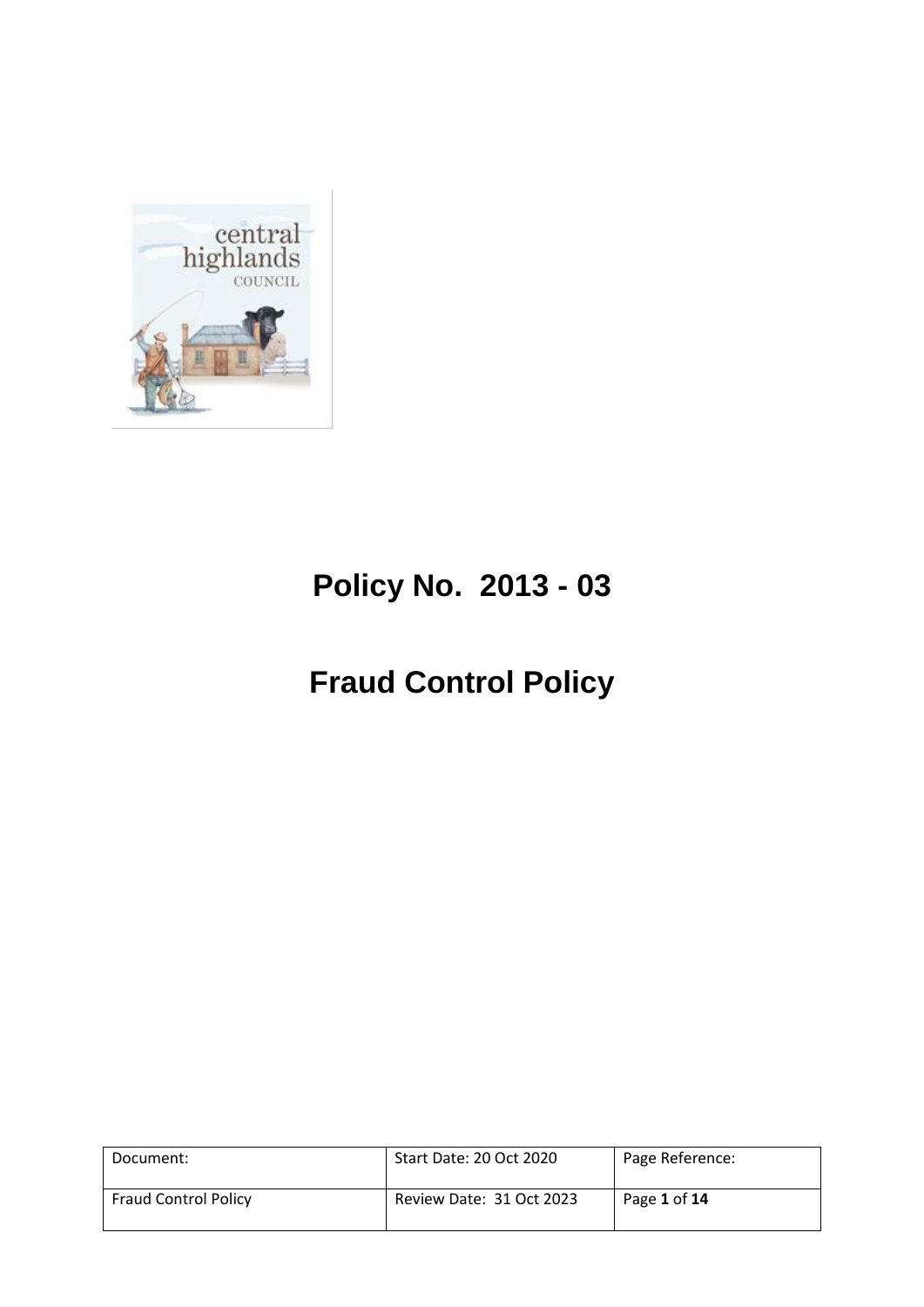#### 1. **Introduction**

Fraud can be defined generally as the use of an employee's or Councillor's position or employment within the Council to obtain a personal gain through the deliberate misuse or misappropriation of Council assets or resources.

Central Highlands Council is committed to the prevention, deterrence and investigation of all forms of fraud. Fraud can be damaging to the Council through financial loss, a lowering of staff morale, bad publicity and loss of public confidence.

## **2. Purpose**

This policy covers guidelines, procedures and responsibilities regarding appropriate and authorised actions that are to be followed to increase the awareness of fraud. It also identifies actions to be taken in relation to the investigation of fraud and suspected fraudulent incidents.

This policy aims to:

- Protect Council's assets, resources, credibility and reputation;
- Promote and encourage a sound ethical culture at the Council;
- Ensure Councillor and Senior Management commitment to identifying the risk of fraud within Council's operations;
- Establish procedures for prevention, detection and investigation;
- Ensure that Councillors and staff are aware of the responsibilities in relation to ethical conduct.

# **3. Scope**

This policy applies to all Councillors, Committee Members, employees, consultants and contractors of the Central Highlands Council.

# **4. Associated Policies**

This policy should be read in conjunction with applicable, appropriate and associated policies, procedures and guidelines. These include, but are not limited to:

- Code of Conduct
- Staff Code of Conduct
- Risk Management Policy and Strategy
- Staff Induction Procedures
- Duty Statements/ Job Descriptions

| Document:                   | Start Date: 20 Oct 2020  | Page Reference: |
|-----------------------------|--------------------------|-----------------|
| <b>Fraud Control Policy</b> | Review Date: 31 Oct 2023 | Page 2 of 14    |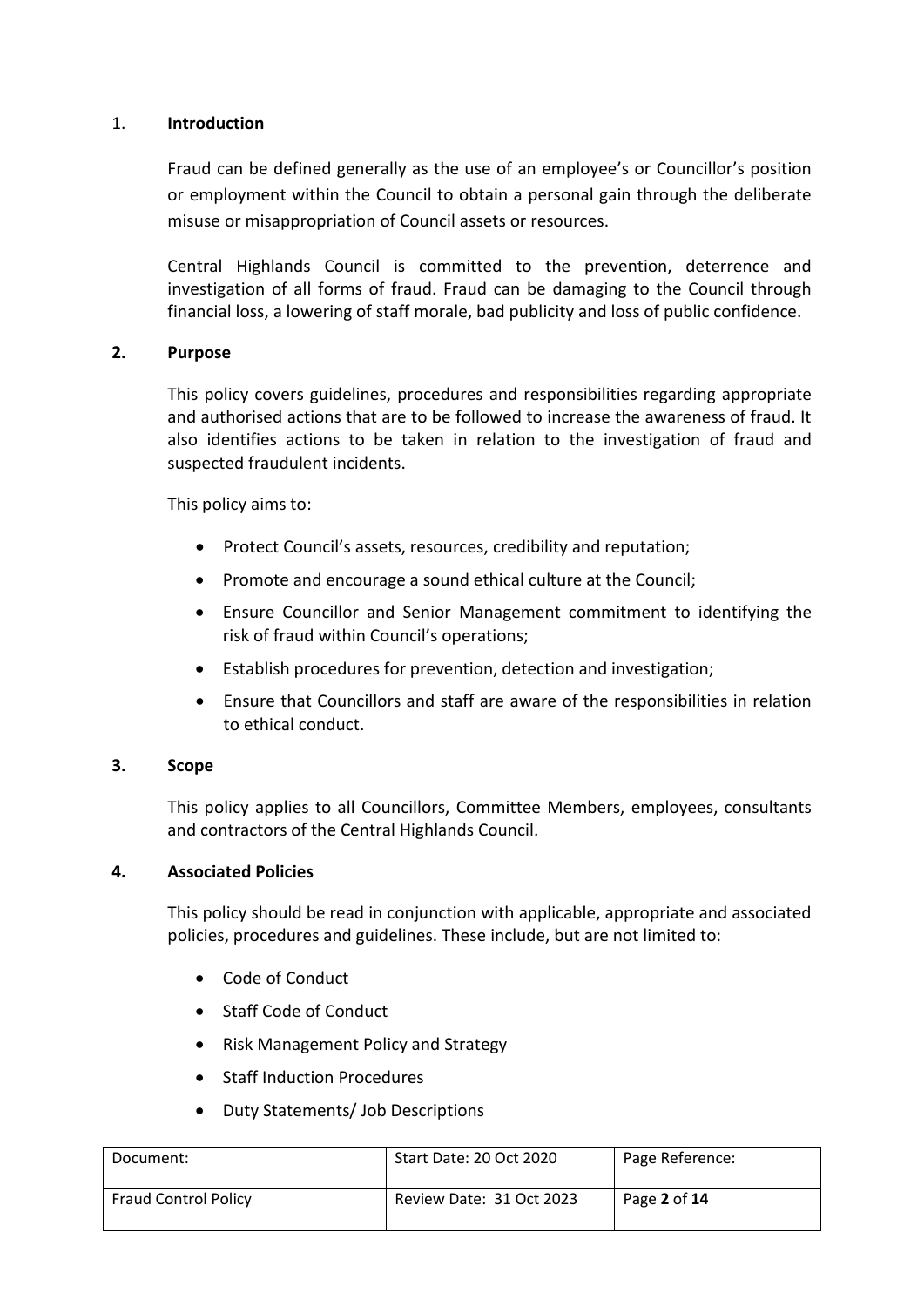- Australian Standard 8001-2008 Fraud and Corruption Control
- Pre-employment Screening Practices
- Personnel Rotation Procedures
- Separation of Duties

#### **5. Elements of the Policy**

The major elements of this policy are:

- 5.1 Education and Awareness
- 5.2 Roles and Responsibilities
- 5.3 Procedures
- 5.4 Disciplinary Actions
- 5.5 Risk Management
- 5.6 Fraud Control Program

These elements are expanded upon in the following paragraphs.

#### **5.1 Education and Awareness**

The likelihood and impact of fraudulent behaviour is to be minimised by promoting a sound ethical environment. This approach is intended to reduce the risk of fraud and should allow greater reliance on the integrity of employees rather than on direct measures.

It is the responsibility of all employees, Councillors, Committee Members, contractors and consultants to set an example through ethical and prudent use of Council assets and resources. Staff and Councillors have a duty to advise management of any concerns they have about the conduct of Council affairs or the use of Council assets and resources.

The Fraud Control Policy will be brought to the attention of all current and new staff and will be included in the induction program.

Staff with particular responsibilities such as cash handling, purchasing authority and account payment, will be given specific training in approved procedures.

| Document:                   | Start Date: 20 Oct 2020  | Page Reference:            |
|-----------------------------|--------------------------|----------------------------|
| <b>Fraud Control Policy</b> | Review Date: 31 Oct 2023 | Page <b>3</b> of <b>14</b> |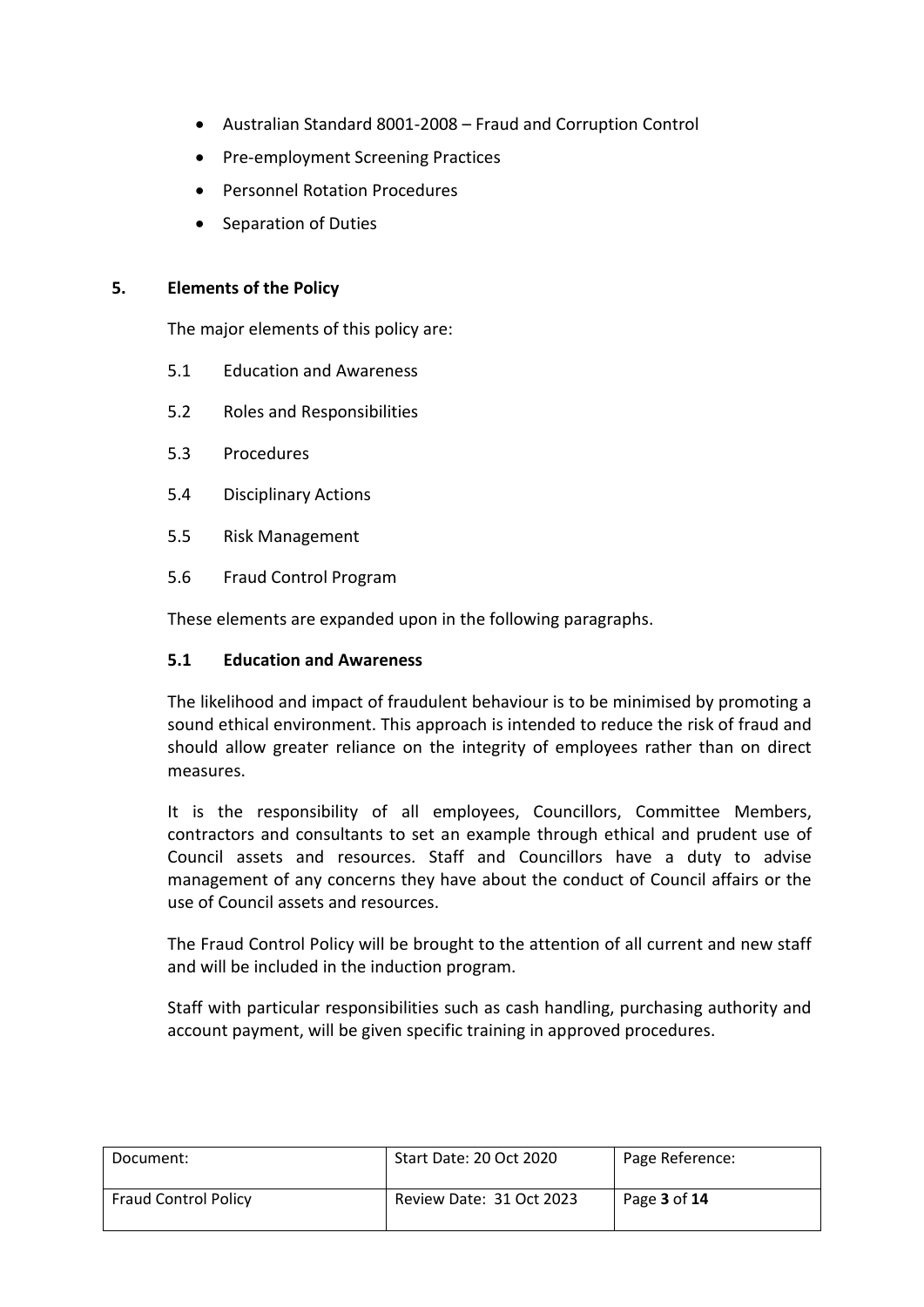# **5.2 Roles and Responsibilities**

# **5.2.1 Councillors and Committee Members**

Councillors and Committee Members have a responsibility to abide by the Code of Conduct. Councillors and Committee Members need to keep in mind the Code of Conduct when considering reports, making decisions and scrutinising Council's activities.

Council will support all policies and measures taken to prevent, deter, detect and resolve suspected instances of fraud.

# **5.2.2 Senior Management**

Senior Management is responsible for ensuring that there are adequate internal controls to provide reasonable assurance for the prevention and detection of fraud and corruption. Achievement of this will be assisted by:

- Compliance with Council policies, procedures, guidelines, rules and regulations;
- Ensuring that Councillors, Committee Members and employees are aware of their obligations as per the Code of Conduct;
- Ensuring that staff are aware of their responsibilities through adequate induction, training, supervision and written procedures;
- Responding to issues raised by Councillors, the Audit Committee, Senior Management and external auditors.
- All suspected cases or incidents of fraud are to be reported to the General Manager. The General Manager is to promptly organise an investigation in accordance with the Fraud Control Investigation Procedure, as attached.

#### **5.2.3 Employees, Contractors and Consultants**

Employees, contractors and consultants have a duty to make management aware of any concerns that they may have about the conduct of Council assets and resources. Any issued raised by them are to be promptly investigated. Confidentiality of issues raised is to be maintained.

#### **5.3 Procedures**

The Fraud Control Policy must be followed for all investigations of fraud or corruption.

| Document:                   | Start Date: 20 Oct 2020  | Page Reference: |
|-----------------------------|--------------------------|-----------------|
| <b>Fraud Control Policy</b> | Review Date: 31 Oct 2023 | Page 4 of 14    |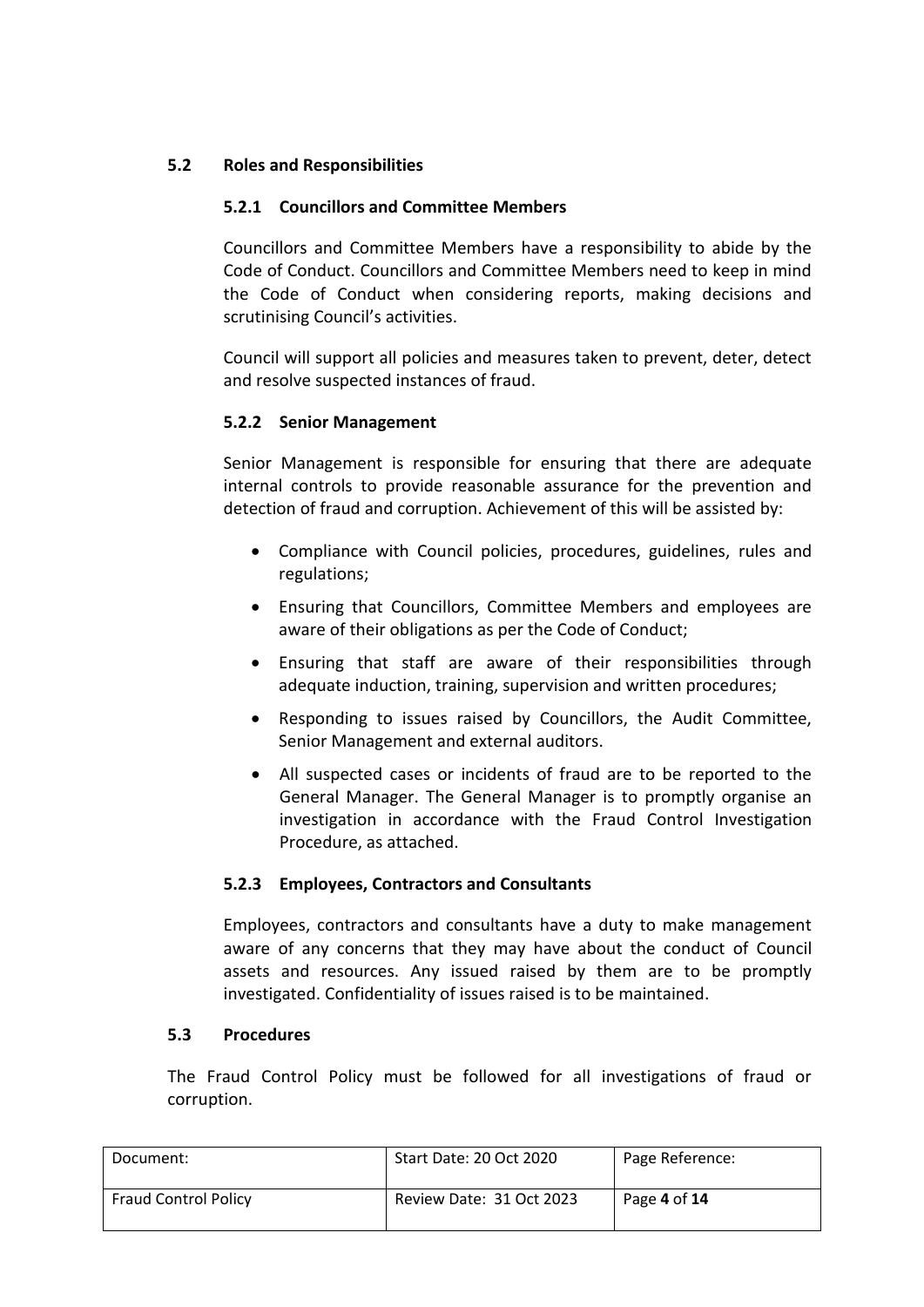Variations to these procedures may result from requests or recommendations from the Audit Committee, Council, Tasmania Police or the Integrity Commission.

# **5.4 Disciplinary Actions**

Where investigations conclude that there have been breaches of Council's policies, procedures and guidelines, the General Manager will determine the extent of disciplinary action to be applied. Such disciplinary measures may include, but are not limited to suspension (with or without pay), dismissal, re-classification, revision of salaries and contracts, re-organisation of duties and responsibilities and authorities, revising policies, procedures and guidelines, etc.

Where investigations reveal that criminal activities appear to have been conducted, details will be provided to Tasmania Police or other relevant law-enforcement agency for review. Tasmania Police are to be advised that it is Council's intention to proceed with criminal charges where the perpetrators admit to the fraud allegations or where Tasmania Police advise that they consider that fraud has been committed.

# **5.5 Risk Management**

The following fraud minimisation procedures are to be followed:

- Accountability of Managers to the General Manager for the results and deviations from the budget in the monthly management reporting for departments.
- Periodic review of Council operations and an assessment of the Council's exposure to the risk of fraud.
- Internal controls are to be conducted on a regular basis and reports are to be submitted to the Audit Committee for review. This should minimise the exposure to fraud risk and minimise the occurrence of new frauds arising.
- External audit reviews with the focus on accountability of financial systems and reporting processes.
- Maintain strict recruitment practices, including the confirmation of all relevant employee details and thorough checking of references, in addition to including police checks on applicants successfully applying for senior positions and the promotion of this policy to all new Council employees.
- All assets are properly recorded and regular checks are performed to ensure that significant items are present.
- Establish, promote and enforce a standard of conduct for suppliers and contractors.
- Document: Start Date: 20 Oct 2020 Page Reference: Fraud Control Policy Review Date: 31 Oct 2023 Page **5** of **14**
- Review work practices open to collusion or manipulation.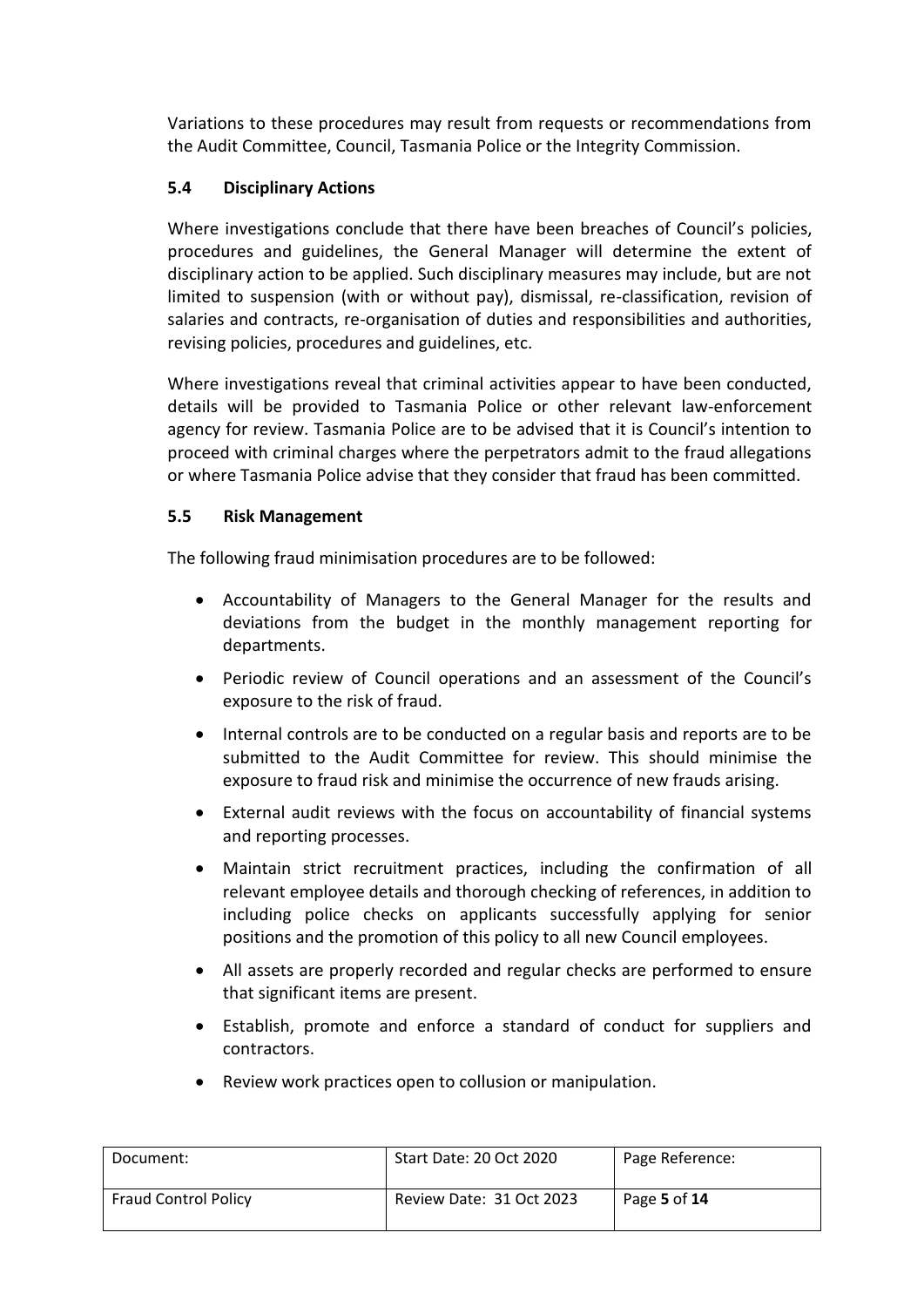- Ensure that Council management have been trained in identifying indicators of fraud.
- Ensure that applicable and appropriate staff have been trained in the procedures to be followed for investigating potential incidents of fraud.

## **5.6 Early Warning Signs**

The following are some behavioural warning signs that all managers and staff need to vigilant of which relate to potential fraudulent behaviour.

- Refusal to take leave;
- Resigning suddenly or failing to attend work for no apparent reason;
- Drugs or alcohol abuse:
- Staff over-riding or bypassing internal controls;
- Persistent anomalies in work practices;
- Obvious lifestyle changes that are out of character or are in conflict with employees' normal financial positions.

#### **6. Linked Documentation**

- Customer Service Charter
- Tendering and Procurement Policy
- Risk Management Policy and Strategy
- Code of Conduct
- Public Interest Disclosures Procedures Manual
- Related Party Disclosures Policy
- Staff Code of Conduct Policy

| Document:                   | Start Date: 20 Oct 2020  | Page Reference: |
|-----------------------------|--------------------------|-----------------|
| <b>Fraud Control Policy</b> | Review Date: 31 Oct 2023 | Page 6 of 14    |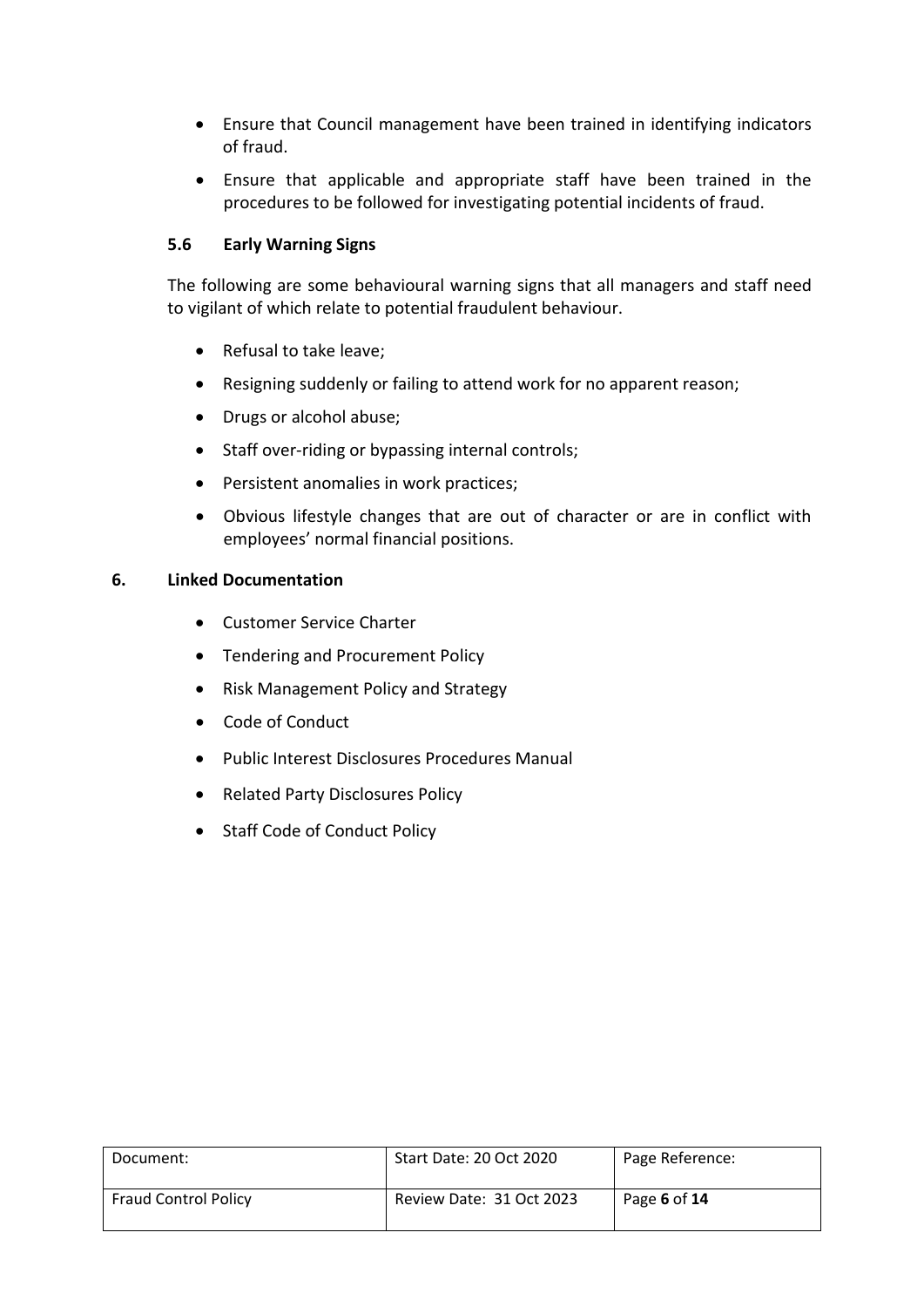

# **Fraud Control Investigation Procedure**

| Document:                   | Start Date: 20 Oct 2020  | Page Reference: |
|-----------------------------|--------------------------|-----------------|
| <b>Fraud Control Policy</b> | Review Date: 31 Oct 2023 | Page 7 of 14    |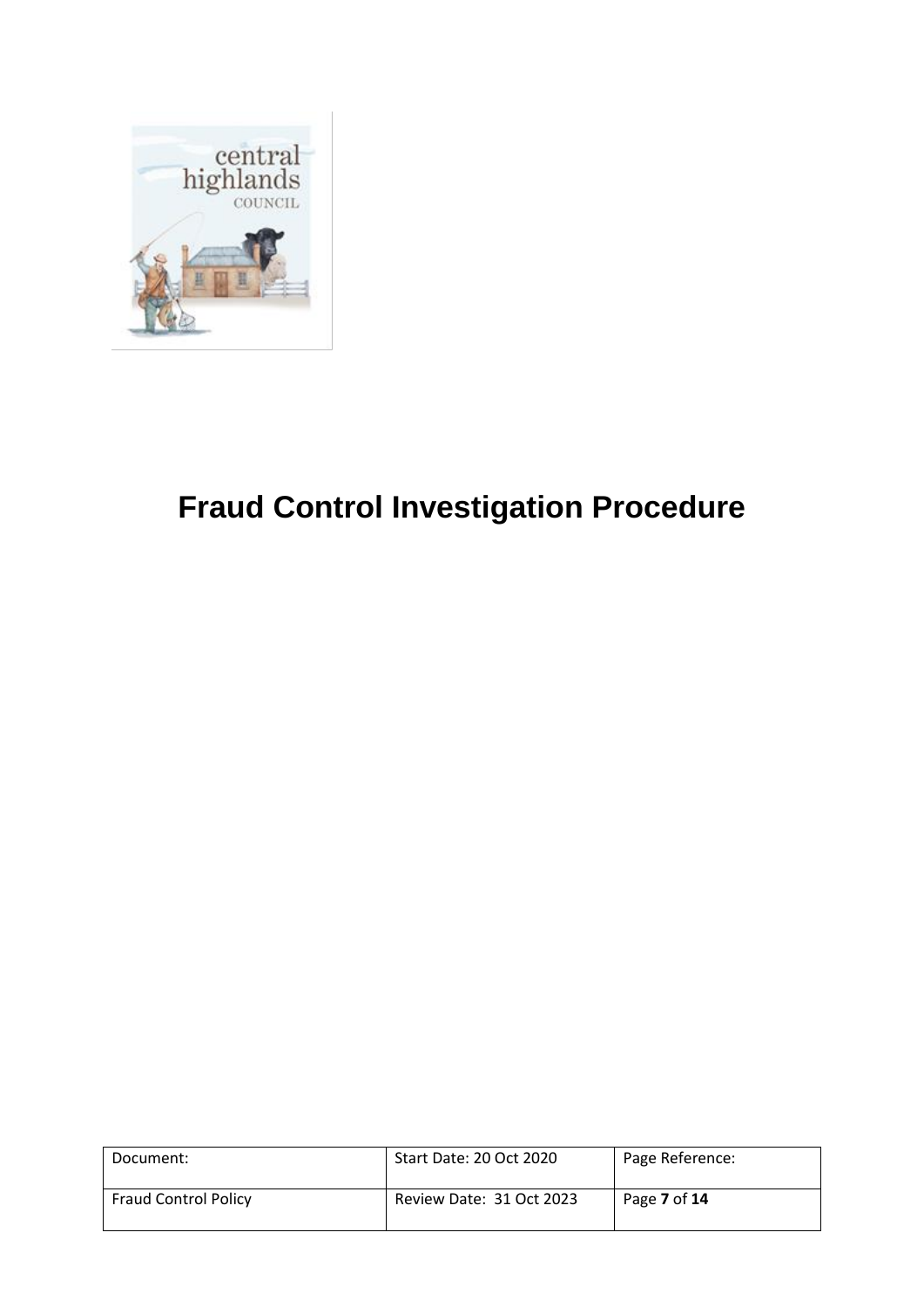## **1. Introduction**

This procedure covers appropriate actions and responsibilities that must be followed for the investigation of fraud.

### **2. Process**

- 2.1 Any employee, contractor, or consultant who has reason to suspect that a fraud has occurred shall immediately notify their manager. If the employee has reason to believe that their manager may be involved, the employee is to immediately notify another Manager or the General Manager. The employee, contractor or consultant shall keep this information confidential. (Note: Should the incident or allegation relate to the General Manager, the matter should be reported to the Mayor).
- 2.2 Any Councillor or Committee Member who has reason to suspect that a fraud has occurred shall immediately notify the General Manager. The Councillor or Committee Member shall keep this information confidential.
- 2.3 The Manager, when receiving notification of suspected fraud, is to immediately contact the General Manager. The Manager is not to attempt to investigate the suspected fraud and must keep the information confidential.
- 2.4 The General Manager is to promptly arrange an investigation upon notification of the details.
- 2.5 At the conclusion of an investigation of a Councillor, Committee Member, employee, contractor or consultant, the General Manager is to prepare a record. The record is to contain:
	- The allegation/s;
	- An account of all relevant information received, and if the General Manager has rejected the evidence as being unreliable, the reasons for this opinion being formed;
	- The conclusions reached and the basis for them;
	- Any recommendation arising from the conclusions.

Following the completion of the record, the General Manager is to determine what further action might be required.

## **3. Related Documents**

- Fraud Control Policy
- Fraud Prevention Procedures
- Fraud Detection and Risk Management Procedures

| Document:                   | Start Date: 20 Oct 2020  | Page Reference: |
|-----------------------------|--------------------------|-----------------|
| <b>Fraud Control Policy</b> | Review Date: 31 Oct 2023 | Page 8 of 14    |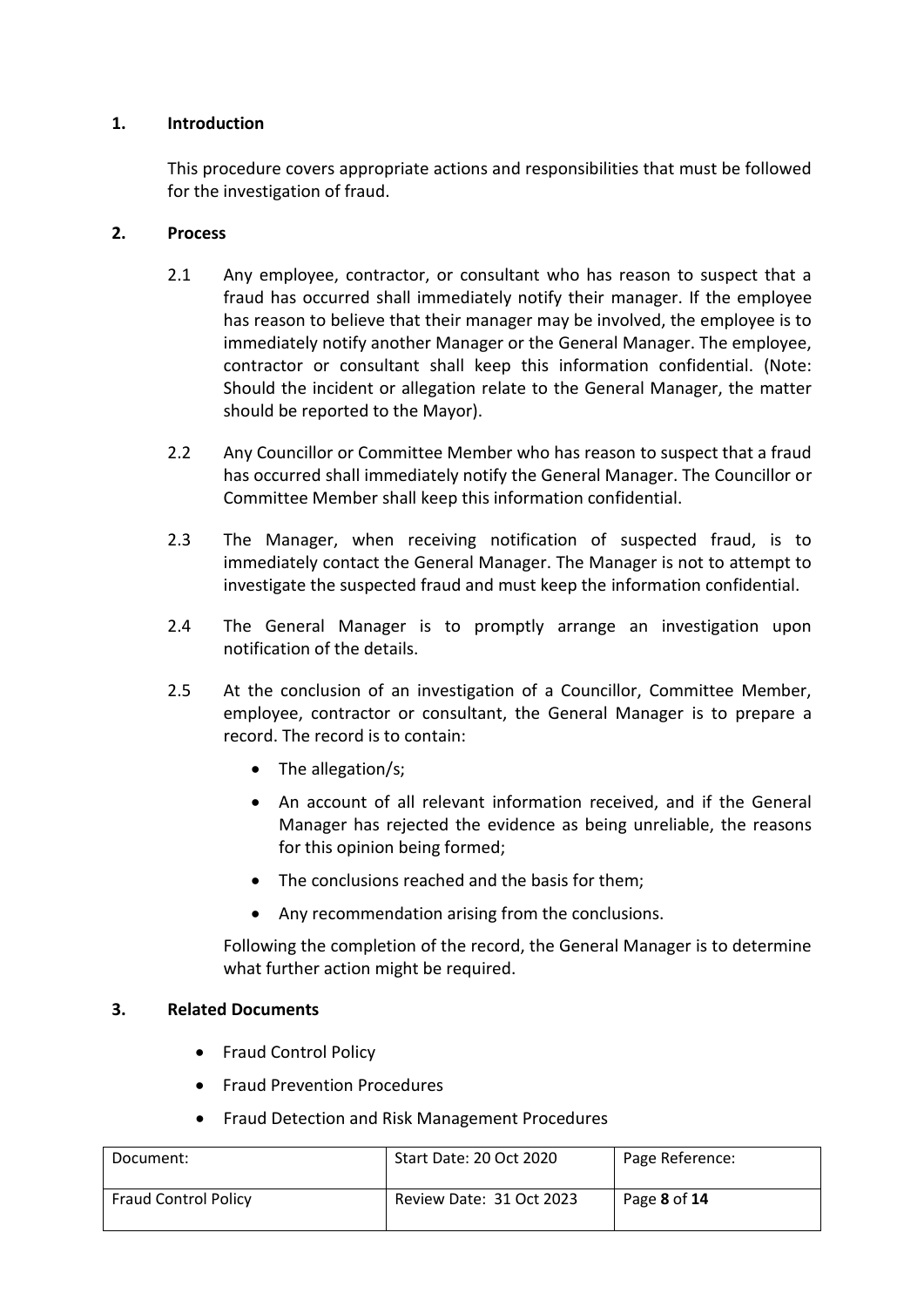

# **Fraud Prevention Procedure**

| Document:                   | Start Date: 20 Oct 2020  | Page Reference: |
|-----------------------------|--------------------------|-----------------|
| <b>Fraud Control Policy</b> | Review Date: 31 Oct 2023 | Page 9 of 14    |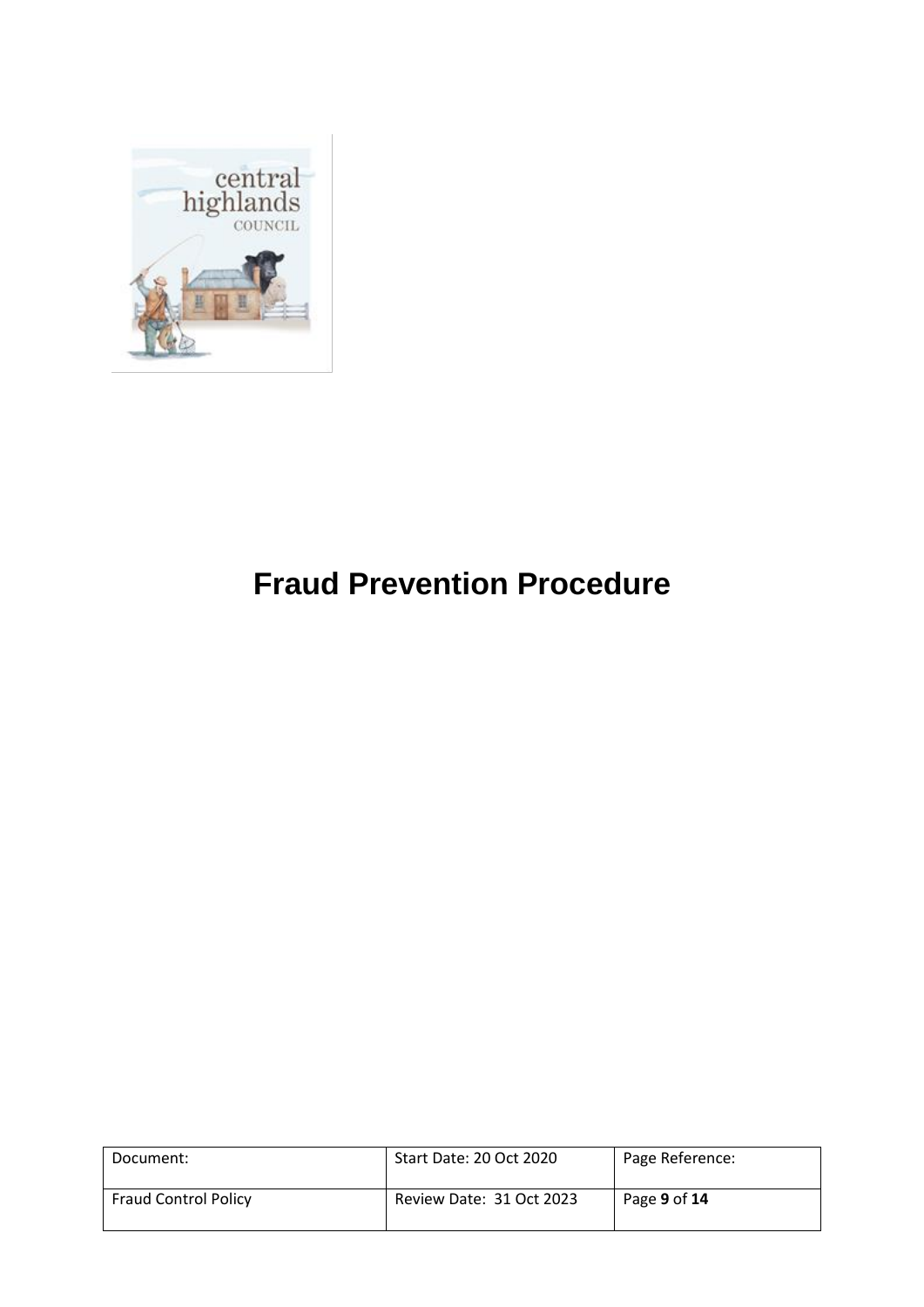## **1. Fraud Prevention Strategy**

Council's fraud prevention strategy involves:

## **1.1 Organisational Integrity and Leadership**

The most effective form of fraud prevention is the establishment of an organisational culture that rejects fraudulent and corrupt practices. Commitment from Senior Management and Councillors is essential in establishing a behaviour model for all staff, Committee Members and volunteers.

Council will nurture a fraud-resistance culture by:

- Employing managers and supervisors who will be positive role models for ethical behaviour;
- Adopting and enforcing policies that emphasise the importance of ethical behaviour;
- Issuing clear standards, policies and procedures to minimise opportunities for fraudulent and corrupt behaviour and enhance detection mechanisms;
- Ensuring all staff are accountable for their own actions.

# **1.2 Employee Education and Awareness**

Employees will be made aware of Council's ethical conduct expectations by:

- The inclusion of ethical conduct requirements in information packages for new employees;
- An ongoing program of inclusion of ethical behaviour expectations within all position descriptions for new and existing positions;
- Implement and review a Staff Code of Conduct as part of the development of organisational values and culture.

Staff with particular responsibilities, such as cash handling and purchasing authority, will be given specific training in approved cash handling and purchases.

| Document:                   | Start Date: 20 Oct 2020  | Page Reference: |
|-----------------------------|--------------------------|-----------------|
| <b>Fraud Control Policy</b> | Review Date: 31 Oct 2023 | Page 10 of 14   |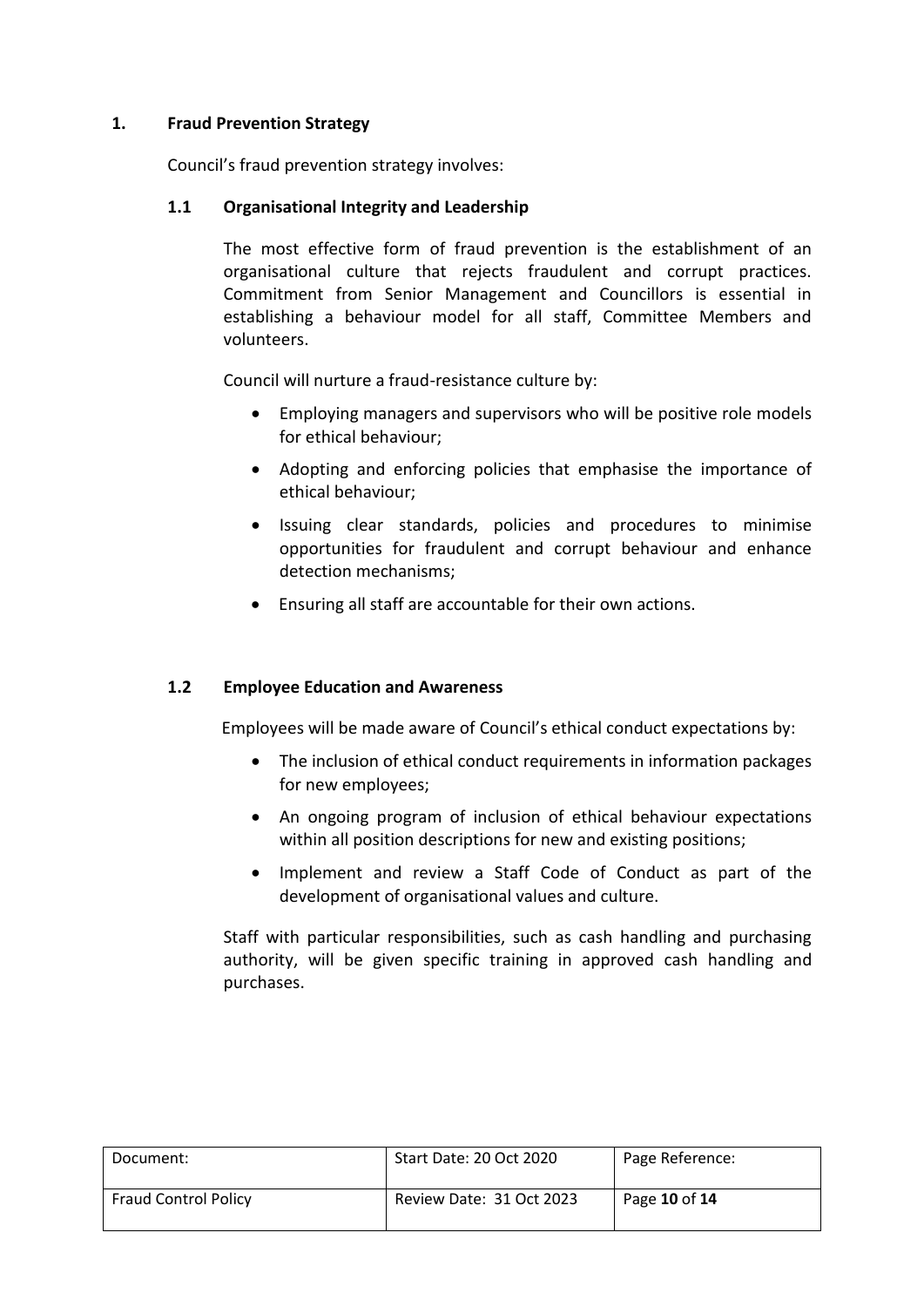## **1.3 Customer and Community Awareness**

Fraudulent activity may be detected as a result of complaints from Council customers or other members of the public. It is essential that the community understands the impact of fraudulent and corrupt activity and the importance of exposing such behaviour. In order to increase community awareness and encourage the reporting of fraudulent and corrupt conduct, Council will:

- Publish the Code of Conduct and other relevant Policies and procedures on Council's website;
- Provide feedback to all persons who report suspected corrupt or fraudulent conduct.

## **1.4 Regular Reviews of Policies and Procedures**

In addition to ongoing policy development directed at emphasising ethical behaviour and fraud prevention and detection, Council is committed to the ongoing review of existing policies and procedures. These will be reviewed at least every 3 years.

| Document:                   | Start Date: 20 Oct 2020  | Page Reference: |
|-----------------------------|--------------------------|-----------------|
| <b>Fraud Control Policy</b> | Review Date: 31 Oct 2023 | Page 11 of 14   |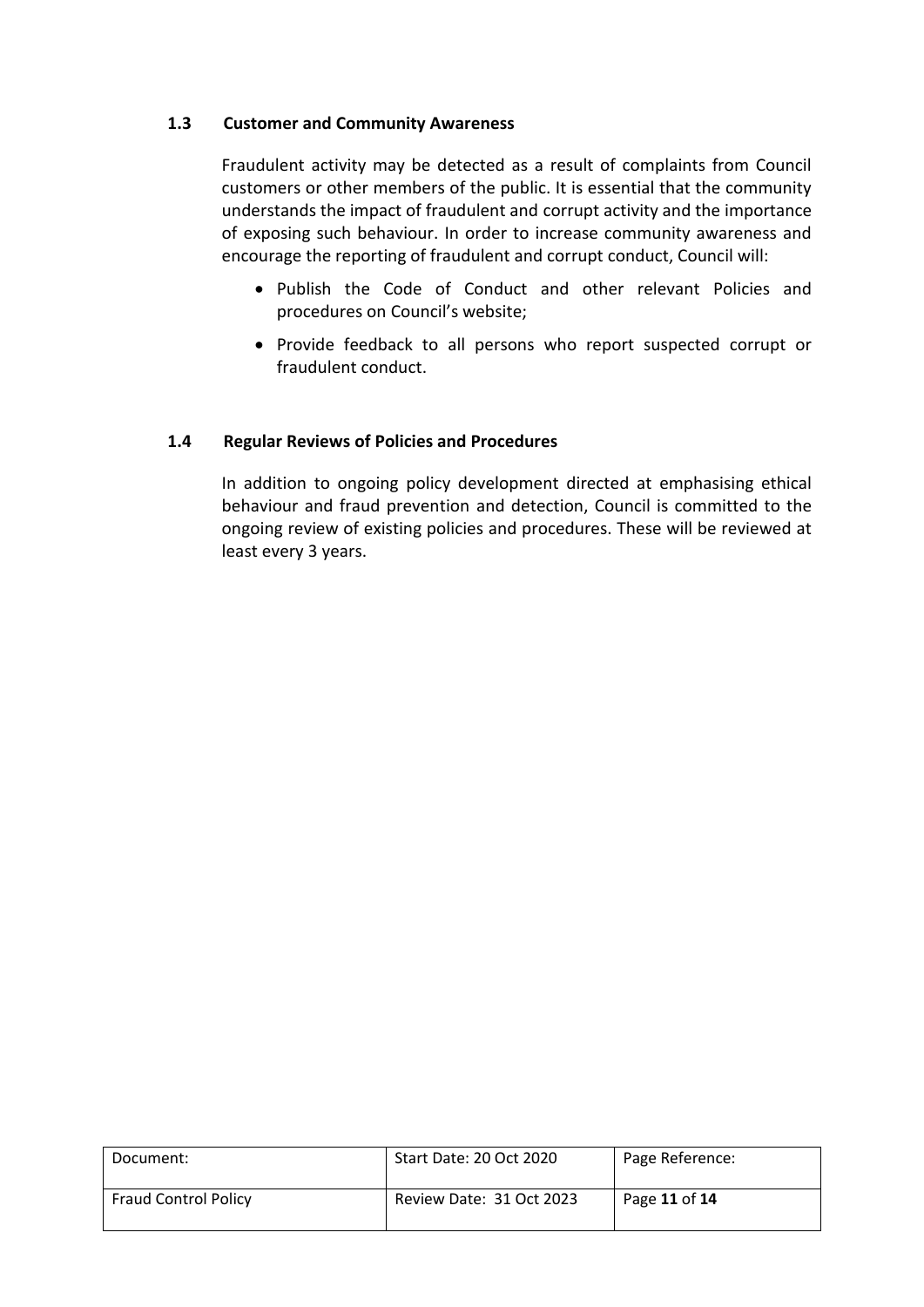

# **Fraud Detection and**

# **Risk Management Procedure**

| Document:                   | Start Date: 20 Oct 2020  | Page Reference: |
|-----------------------------|--------------------------|-----------------|
| <b>Fraud Control Policy</b> | Review Date: 31 Oct 2023 | Page 12 of 14   |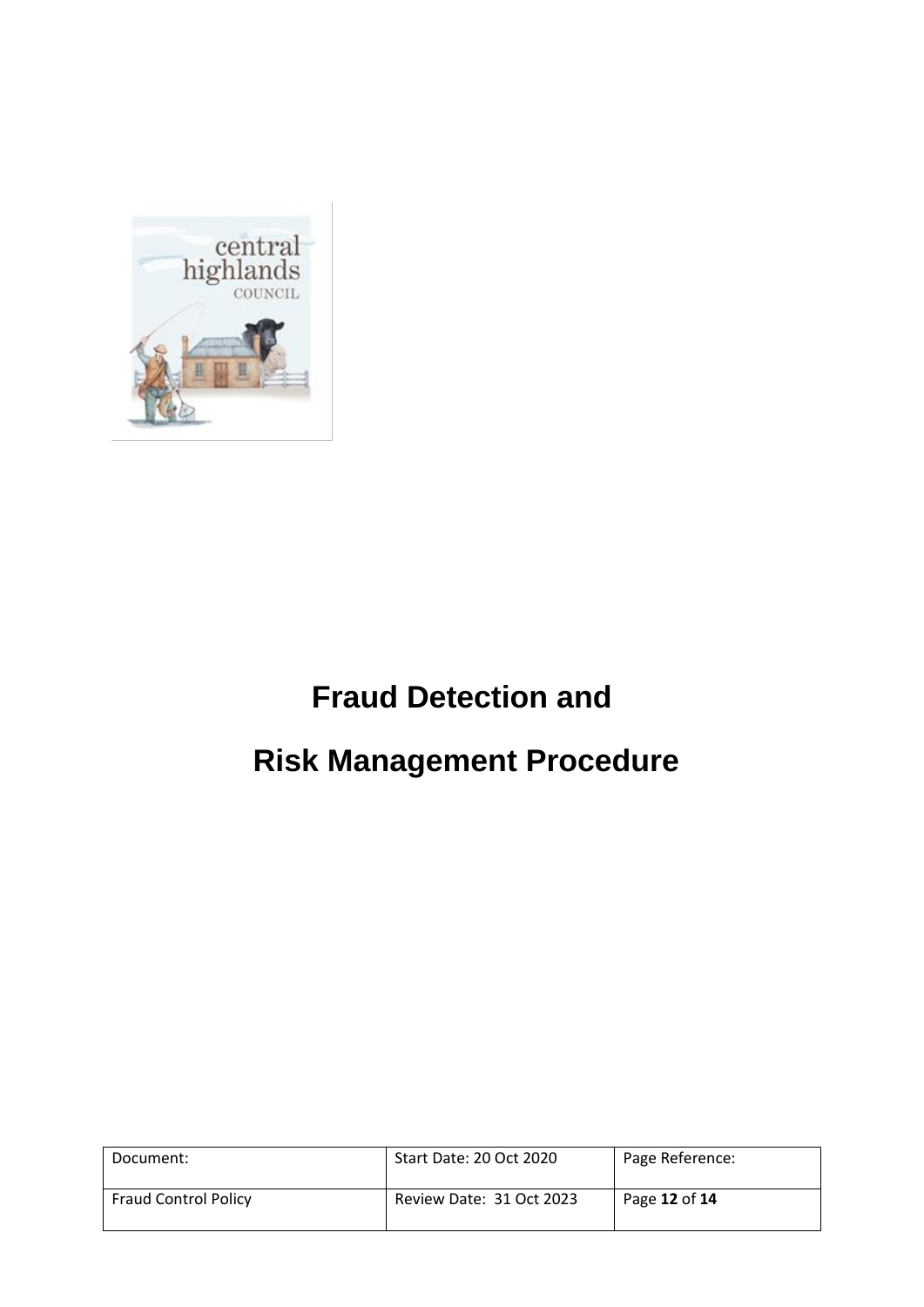## **1. Fraud Detection and Risk Management**

Council's fraud detection strategy involves:

### **1.1 Encouraging Disclosure**

It is recognised that most fraudulent activity is detected by employees of Council and to a lesser extent, by members of the public. Council will encourage the reporting of fraudulent conduct by:

- The inclusion of training on fraud awareness and reporting procedures in induction of new employees;
- Awareness training for all staff on Council's Staff Code of Conduct and reporting of fraudulent and corrupt activity on a bi-annual basis;
- Advertising on Council's website of the various methods by which members of the public can report instances of fraudulent conduct that they may become aware of;
- Providing feedback to people who report suspected fraud.

## **1.2 Internal Reviews**

Council will minimise opportunities for undetected fraudulent activity via a robust internal review program. The General Manager shall establish and implement a detailed strategy and procedure, incorporating internal review guidelines in order to give this policy effect. Such a program will include:

- Bi-annual reviews of purchasing and disposal transactions;
- Annual reviews of financial system security;
- Annual reviews of cash float and petty cash balances;
- Annual stock-takes of Council inventories;
- Annual reviews of physical asset security;
- Annual reviews of compliance with adopted cash handling procedures;
- Implementation and monitoring of recommendations by Council's external auditors.

#### **1.3 External Auditing**

Council is required under the Local Government Act 1993 to have its financial reports audited and to present those audited financial reports to the public.

| Document:                   | Start Date: 20 Oct 2020  | Page Reference: |
|-----------------------------|--------------------------|-----------------|
| <b>Fraud Control Policy</b> | Review Date: 31 Oct 2023 | Page 13 of 14   |